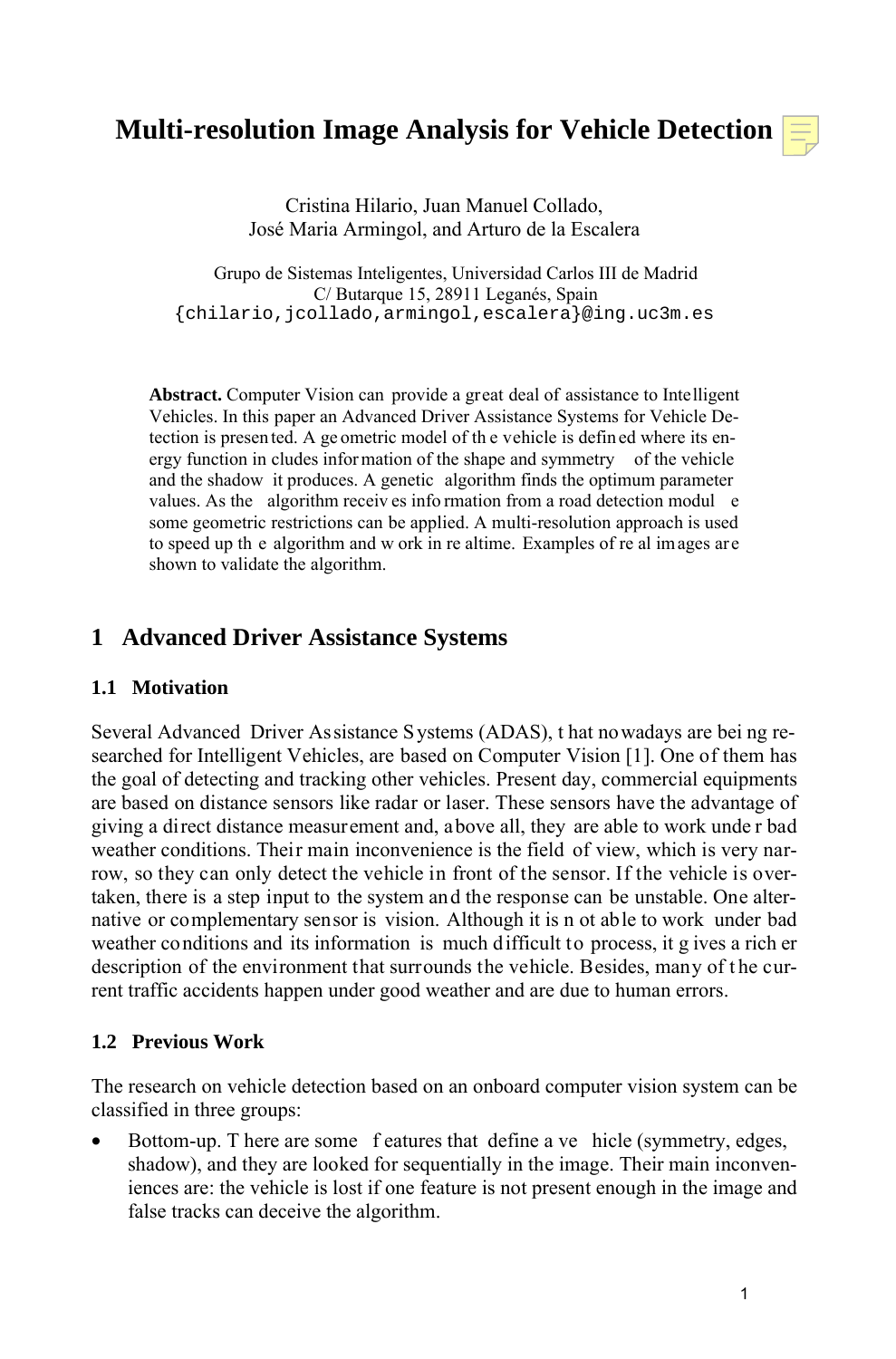- Top-down. There are one or several models of ve hicles and the best model is found in the image through a likelihood function. They are more robust than the previous algorithms, but slower. The algo rithm presented in this article fo llows this approach.
- Learning based. M ainly, t hey are based on ne ural networks. M any i mages a re needed to train the network. They are usually used in conjunction with a bottomup al gorithm t o chec k i f a vehicle has been actually detected. Ot herwise, they have to scan the whole image and they are very slow

The shadow under the vehicles is looked for in [2]. To do so, a sample of the road just in front of the vehicle is taken and darker zones are searched. For these regions, symmetry and vertical edges confirm if there is a vehicle. A similar approach is found in [3]. In [4] a formula for symmetry is proposed. An elastic net is place d at the maximum and it is deformed until the vehicle is found. Interesting zones in the image are localized in [5] using Local Orientation Coding. A Back-propagation neural network confirms or rejects the presence of a vehicle. [6] follows the previous work but adding texture and shadows. The tracking is done using the Hausdorff distance to a model . Another ex ample of fusing shadow, en tropy and symmetry is fo und in  $[7]$ . In  $[8]$ , shadows and symmetry are proposed to localize interesting zones; a neural network confirms the hypothesis. Symmetry is used in [9] to determine the column of the image where the vehicle is. After that, they look for an U-form pattern to find the vehicle. The tracking is performed with SSD correlation. They use a multi-reso lution approach. Edges and symmet ry are also use d in [10]. In [11] overtaking vehicles are detected t hrough m otion (i mage difference) an d t he other ve hicles t hrough c orrelation. The dimension of the correlation window is calculated through edge detection. Several 3D models of vehicles are used in [12]. The road limits are calculated and the geometrical relationship between the camera and t he road is known. Preceding vehicles are detected i n [13 ]. They calcu late a Mu lticlustered M odified Quadratic D iscriminant Function through examples, and look for vehicles in regions of 16x16 pixels in the image.

## **2 Geometrical Models**

As stated in [14], a global shaped model based image segmentation scheme consists of the following blocks:

- The initial model, *M*.
- The de formable model  $M(Z)$ . This m odel is obt ained f rom the pre vious one through the deformation parameters, *Z*.
- The likelihood probability density function, *P*(*I*|*Z*), which means the probability of the deformation set *Z* occurs, in the image *I*.
- A search algorithm to find the maximum of the posterior probability *P*(*Z*|*I*).
- The lik elihood function  $P(I|Z)$  has to be d esigned to reach its maximum value when the deformed model matches image *I*.

## **2.1 Geometrical Model of a Vehicle**

Due to shadows, occlusi ons, weather conditions, etc, the model has to incorporate as much information as possible. In this paper, a vehicle is defined by seven parameters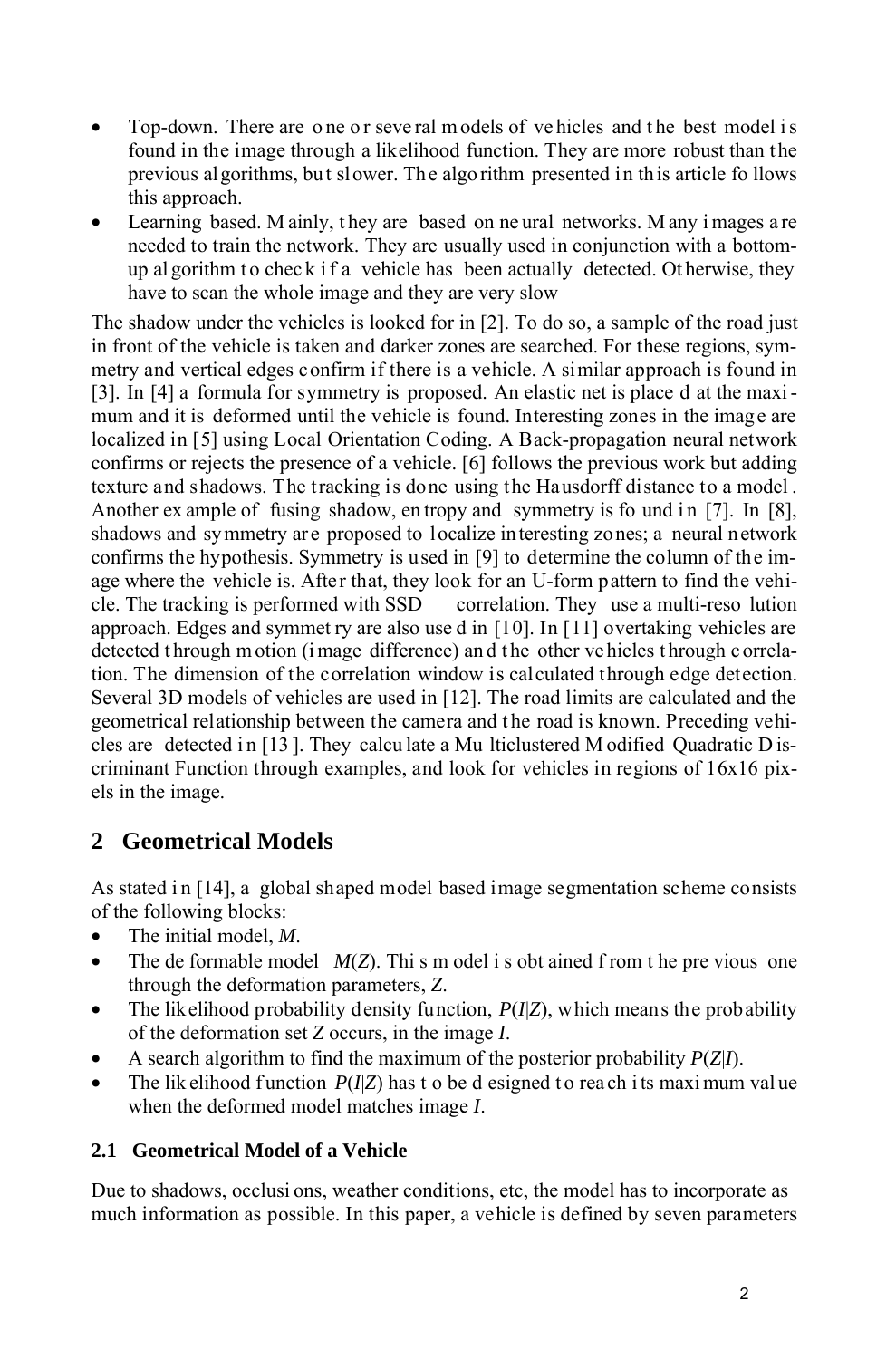

**Fig. 1.** Geometrical model of a v ehicle. (a) A v ehicle is defined by seven parameters: Position  $(x,y)$ , width and height of the vehicle, windshield position, bumper position and roof angle (b) The values of this parameters are constrained by the detection of the road.

 $(Fig. 1-a)$ : Position  $(x,y)$ , width and height of the vehicle, windshield position, bumper position and roof angle. In a previous research, [15], the seven parameters had a range but, while the range of the X and Y position, and the width and height of the vehicle were in pixels, the range of the windshield and bumper position and the roof angle were a percentage of the height or width.

A previous detection of the road limits is done in [2] [10]. This can help the vehicle detection step because the se arched area is smaller. In the present case, both borders of the road are found and modelled by equations:

$$
x = ft(y) \quad x = fr(y)
$$
 (1)

that are the slope of the straight lines in this case, but the algorithm would be the same if they were parabolas or clotoids. For a specific  $y<sub>v</sub>$  value (Fig. 1-b), the width of the road is found:

$$
x_l = f_l(y_v) \quad x_r = f_r(y_v) \Rightarrow w_r = x_r - x_l \tag{2}
$$

The  $x<sub>v</sub>$  value of the vehicle and its width are two percentages of the width of the road:

$$
x_v = K_x w_r \qquad w_v = K_w w_r \tag{3}
$$

The height of the vehicle is proportional to the width:

$$
h_{\nu} = K_h w_{\nu} \tag{4}
$$

And finally, the windshield and bumper position and the roof angle are a percentage of the height or width.

$$
h_{wi} = K_{wi}h_{v} \quad h_{b} = K_{b}h_{v} \quad \alpha = K_{\alpha}w_{v}
$$
\n<sup>(5)</sup>

Then, the deformation parameter vector is:

$$
Z = \{y_v, K_x, K_w, K_h, K_{wi}, K_b, K_{\alpha}\}\
$$
 (6)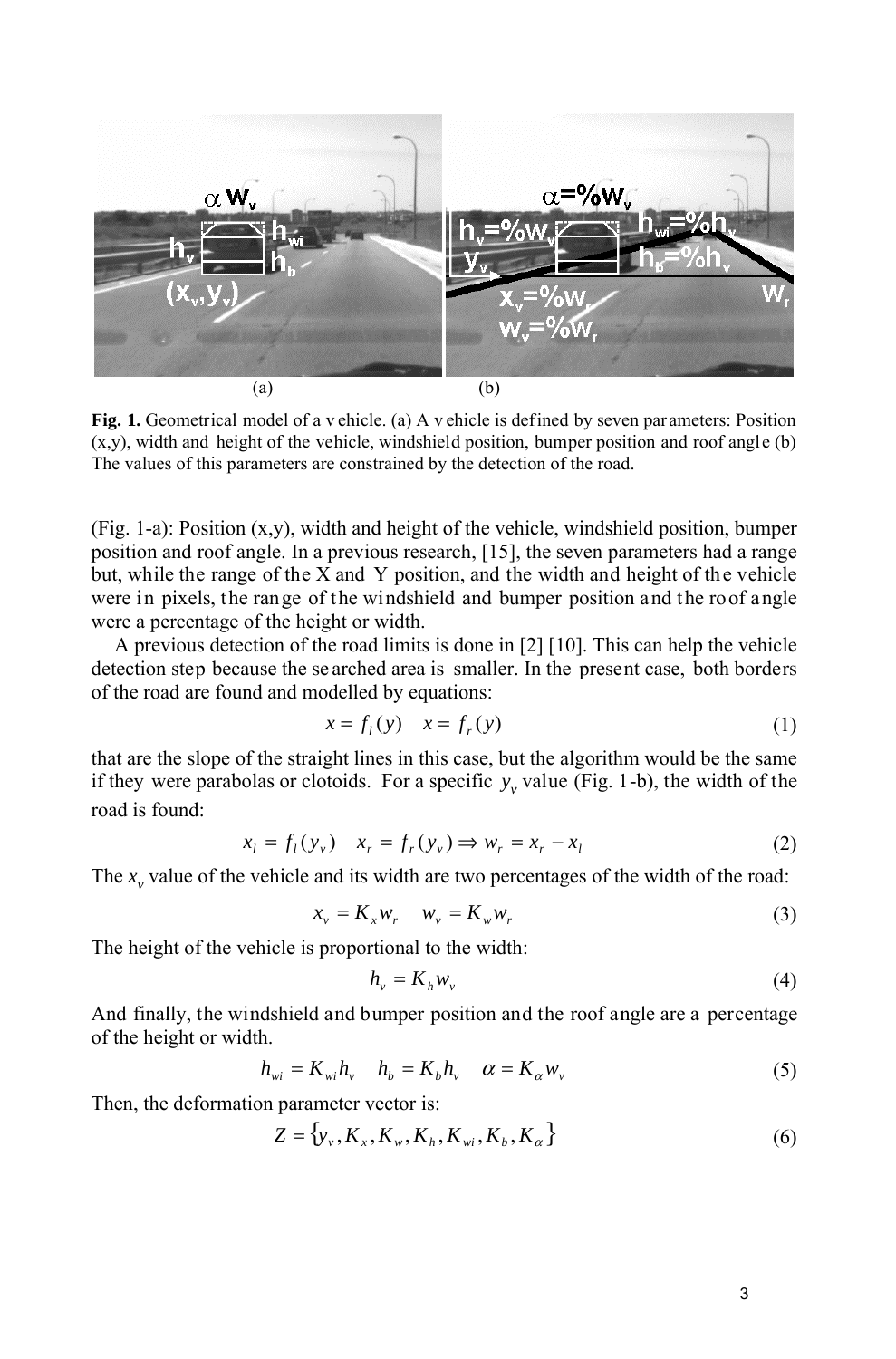

**Fig. 2.** Image processing (a) Image (b) Vertical and horizontal gradients (c) Vertical and horizontal edges (d) vertical and horizontal distances

#### **2.2 Energy Function**

The energy function considers the following three factors: Symmetry, shape and t he vehicle shadow (Fig. 2).

#### **Symmetry**

The symmetry of t he vertical and horizontal edges is considered. For this reason, the vertical and hor izontal gradient components of the image are found (Fig. 2-b, Fig. 2 c). Only the pixels with a high response in one of the components and low in the other are taken int o account. T hen, the pairs of pi xels in the same line vote for the ce ntral pixel as their symmetry axe. The formulae can be found in [15].

#### **Shape**

Shape is defined by two energy terms: one based on the gradient (Fig. 2-b) and the other one base d on the distance to the edge s, found before for the sy mmetry energy (Fig. 2-d). The formulae can be found in [15]. Here, only the distance formula is explained, because it has changed from the pr evious research. A distance image is obtained where each pixel shows the distance to the nearest edge. In order to emphasized the pixels that are near to the edges, the following look up table is applied

$$
Lut(D) = \begin{cases} 255(1 - sqrt(D/D_{\text{max}})) & 0 < D < D_{\text{max}} \\ 0 & D > D_{\text{max}} \end{cases}.
$$
 (7)

From that image, a distance to vertical edge energy,  $D_{GV}$ , and horizontal edge energy,  $D_{GH}$ , are calculated, where  $D_G$  is the global distance energy.

$$
D_{GV} = \frac{1}{2h} \left( \sum_{j=y}^{y+h} Dv(x,j) + \sum_{j=y}^{y+h} Dv(x+w,j) \right)
$$
 (8)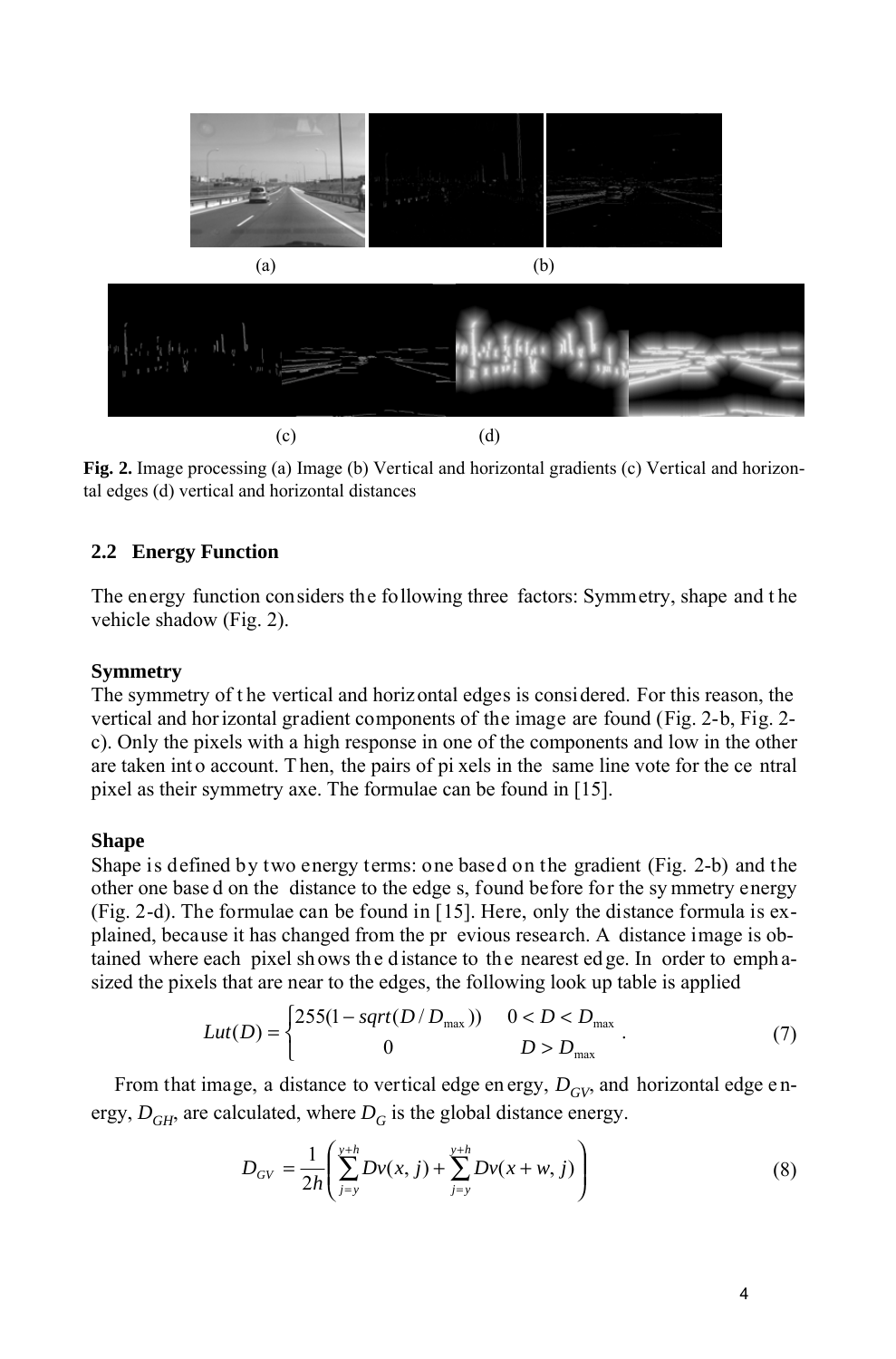$$
D_{GH} = \frac{1}{4w} \left( \sum_{i=x}^{x+w} Dh(i, y) + \sum_{i=x}^{x+w} Dh(i, y+t) + \sum_{i=x}^{x+w} Dh(i, y+m) + \sum_{i=x}^{x+w} Dh(i, y+h) \right)
$$
(9)  

$$
D_G = \frac{(D_{GV} + D_{GH})}{2} \cdot (10)
$$

#### **Shadow**

The sh adow en ergy,  $E_{SOM}$ , of a vehicle with height *h*, width *w*, position (*x*,*y*), and bumper position  $m$ , is defined by the average level of grey in the lower part of the model. Again, the formulae can be found in [15].

#### **Global Energy**

The final energy, *E*, is:

$$
E(Z) = -(k_A E_{\text{Sim}}(Z) + k_B E_G(Z) + k_C E_D(Z) + k_D E_{\text{Som}}(Z))
$$
\n(11)

where  $k_A$ ,  $k_B$ ,  $k_C$  and  $k_D$  allow a weighted sum of the energy terms.

#### **2.3 Likelihood Probability Density Function**

The estimate of a give n deformation *Z* for the image *I*, *P*(*I*|*Z*), follows a Gibbs distribution [14]:

$$
P(I \mid Z) = \frac{1}{K} \exp{-E(Z)}\tag{12}
$$

where  $K$  is the normalizing constant.

The detection problem is the search of the Maximum A Posteriori (MAP) estimation of Z.

$$
Z_{MAP} \in \arg\max_{Z} P(I \mid Z) \in \arg\min_{Z} E(Z) \tag{13}
$$

The energy function is minimal when the deformed model ex actly matches with the one presented in the image.

#### **2.4 Search Algorithm**

Search algorithms have to find a balance between two opposite tasks: exploration of the complete search space and the exploitation of certain zones. With exploration, the search space is cove red looking for promising areas in which a more det ailed search has to be done; that is the exploitation task, where the best solution is looked for in a zone known as suitable. The risk is being trapped in a l ocal maximum or minimum. Hashing methods are the extreme case of e xploration, where gradient-based methods (hillclimbing) are the extreme for exploitation.

Genetic algorithms (GAs) [16] do a parallel search in sev eral directions following an optimisation process, whi ch imitates natural selection and evoluti on. To accomplish this task, there is a set of possible solutions (the individuals) that exchange information depending on the fitness of the result in the search for the global maximum. GAs robustness relies in their ability to reach a global maximum surrounded by local ones.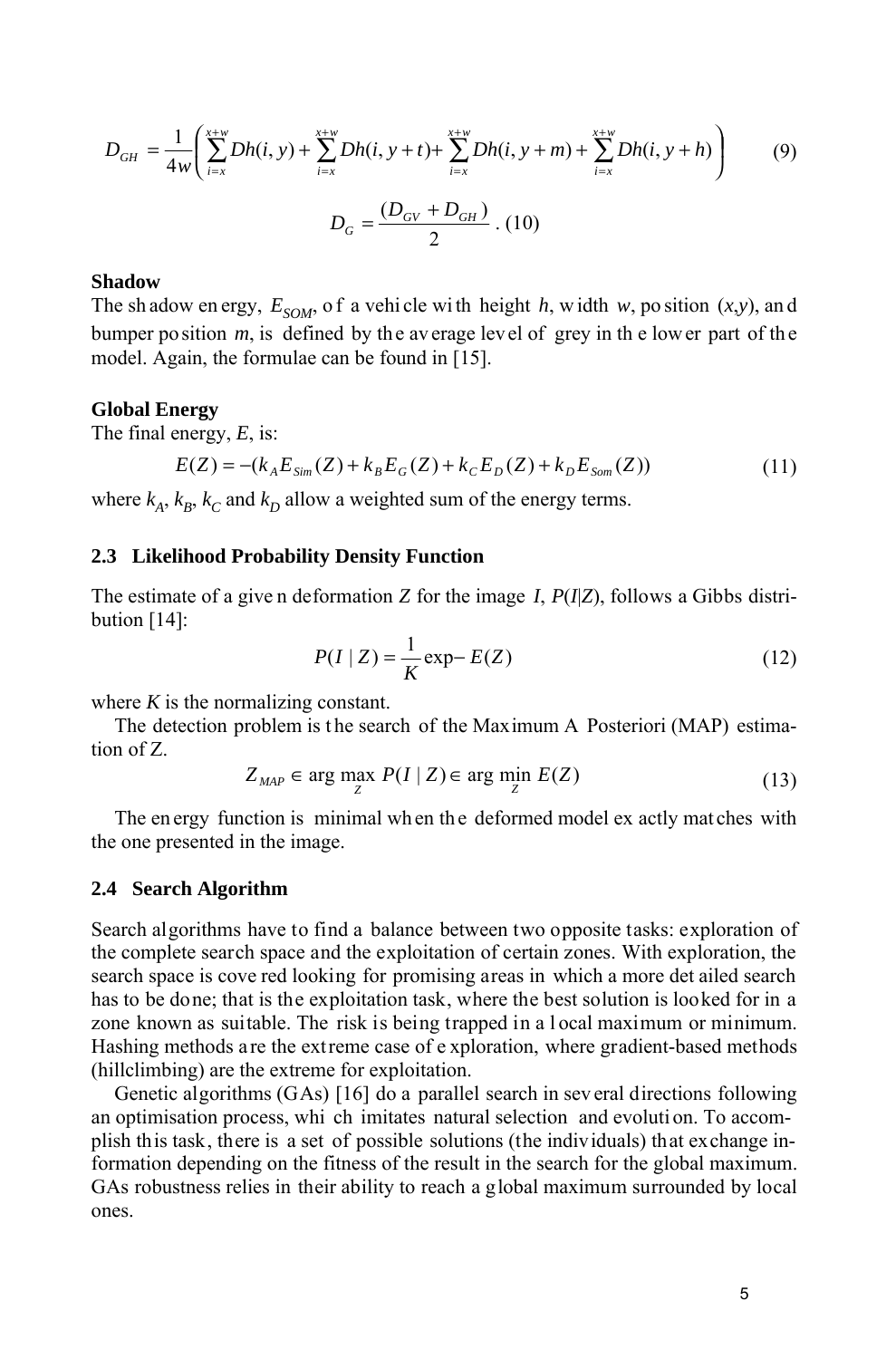

**Fig. 3.** Multi-resolution detection at (a) 160x120 (b) 320x240 (c) 640x480 pixels



**Fig. 4.** Advantages of a mu lti-resolution approach. (a) small errors in the v ehicle detection (b) multi-resolution detection (c) wrong detection (d) multi-resolution detection

## **3 Results**

The detection of the vehicle is d one for multiple resolutions. A Gaussian pyramid is built, with dimensions: 160x120, 320x240, and 640x480 pixels. The information of the detection of lower levels is passed to greater levels (Fig.3). Working with a multiresolution approach has the main advantage of working with the best resolution for every circumstance. Take for example Fig. 4-a. The vehicle has been detected but, as there are many edges inside the car, there are some small errors in t he detection. Those edges inside the car have less importance at a lower resolution a nd the detection is b etter (Fig. 4-b). But, not only it is u seful to improve the results but also to detect successfully a vehicle. As the vehicle is in a cluttered environment, some edges in the environment can dece ive th e alg orithm if an image w ith g reat detail is u sed (Fig. 4-c). Again, working first with a smaller image improves the results (Fig. 4-d). Another advantage is the saving in computational time. In [15] 550 individuals were needed to detect the vehicles in front of the camera. With the present approach, only 32 individuals are needed. That means the algorithm spends now an average time for a genetic generation of 0.16 ms instead of the 24ms of [15] (in a Pentium 4 Mobile at 1.7 GHz). The other parameters of the GA algorithm are: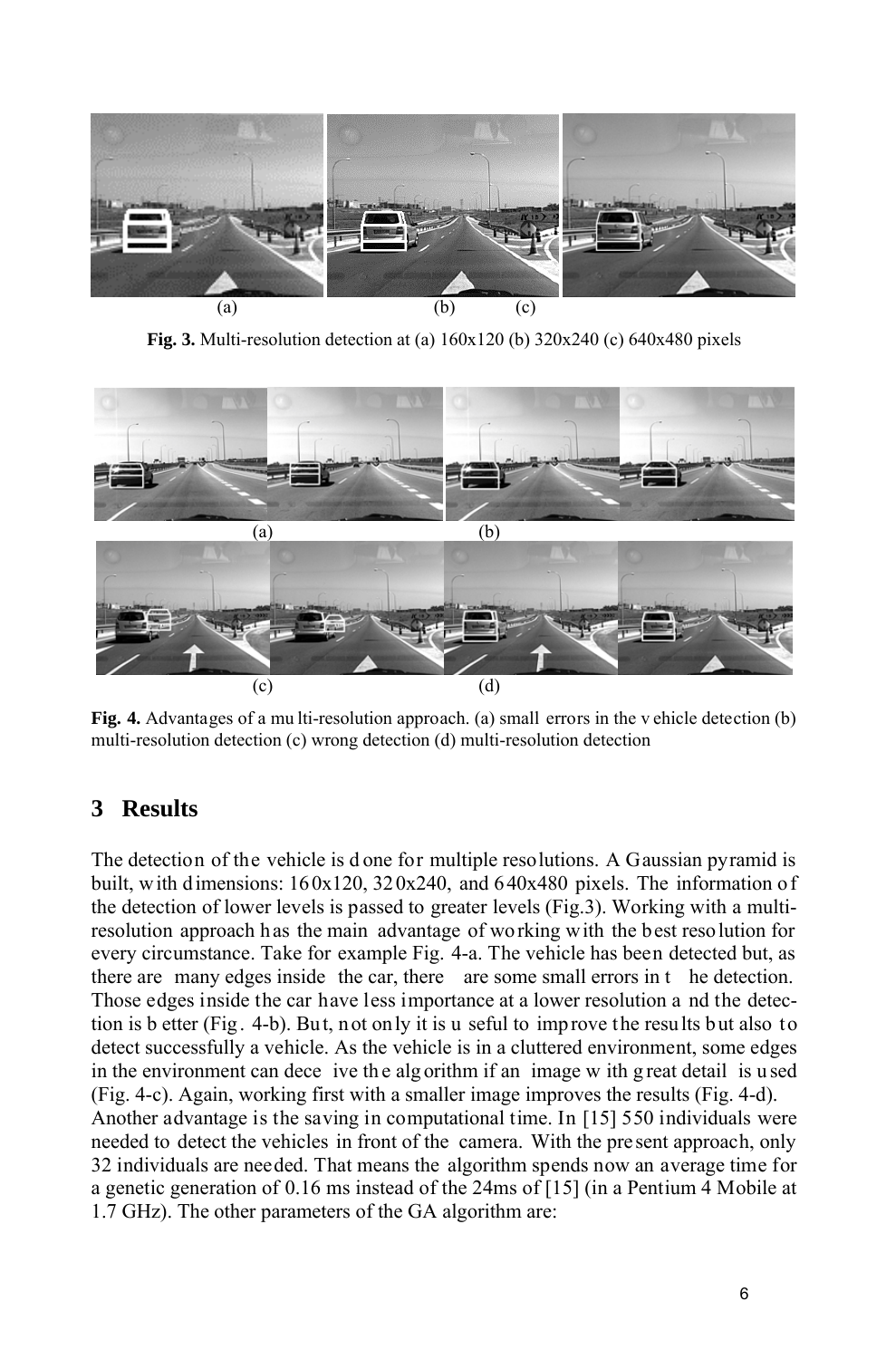

**Fig. 5.** Some results and errors. (a)-(e) Successful detection of vehicles. (f)(g) Other rectangular objects are taken as part of the vehicle (h) an inner part of the vehicle is taken.

- Crossover probability: 70%
- Mutation probability:  $3\%$
- Elitism

More results are shown, from Fig. 5-a to Fig. 5-e. Some errors are also shown. In Fig. 5-f-g, the vehicle detected is taller than the real one. This is because some rectangular objects in the environment, like buildings or informative signs are taking as part of the vehicle. Also, when the vehicle is very cl ose to t he camera, a smaller vehicle is de tected (Fig. 5-h).

## **4 Conclusions**

A system based on computer vision for the detection of other vehicles has been presented in this paper. It is based on a geometric model and its energy function includes information of the shape and symmetry of the vehicle and the sha dow it produces. A genetic algorithm has been used to find the optimum parameter values. The algorithm is able to detect vehicles in front of the camera, and it can also detect late ral vehicles and trucks.

## **Acknowledgments**

This work was supported in part by the Spanish CICYT Grant TRA2004-07441-C03- 01.

## **References**

- 1. Dickmanns, E.D.: The development of machine vision for road vehicles in the last decade. IEEE Intelligent Vehicles Symposium (2002) 268-281
- 2. Charkari, N. M., Mori H.: Visual vehicle detection and tracking b ased on the sign pattern. Advanced Robotics 9 (1995) 367-382